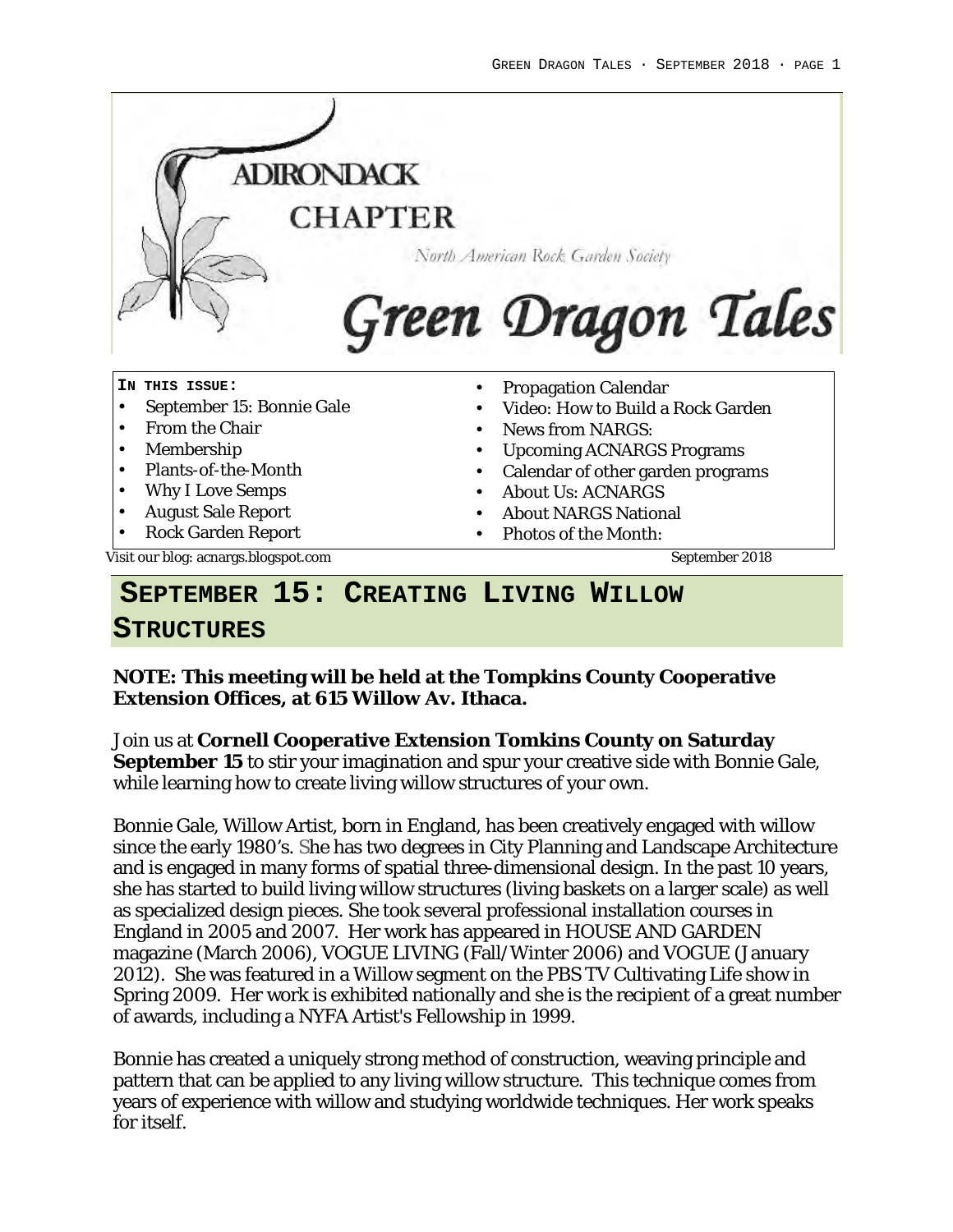

Living willow structures are a very exciting art form. They provide immediate threedimensional structure to an often void and boring space. They can be used for function, contemplation, play, barrier definition and sitting areas. They can be simple as in the form of a fence or dome and as complex as the imagination with multi-level and height components designed around a site theme with a large use of interconnected structures. Large willow rods are pushed into the ground and then horizontal and diagonal willow components are interwoven to make a very strong "fedge" (fence/hedge). This building block can then be applied to living fence, domes, arbors, tunnels and buildings. The possibilities are endless.

For directions to Cooperative Extension go to this website: **CCE Tompkins County map & directions (http://ccetompkins.org/about-us/map-directions)**. There is parking onsite or on the street.

#### **FROM THE CHAIR**

*John Gilrein, ACNARGS Chair*

How did it go so quickly from being hot and dry, to cool and wet in such a short period of time? It was good to have a break from watering my too-many-plants in pots, and now (as I write this) the sun is out, so I'm hoping things dry out for a few days here. I hope you and your garden didn't suffer from the very heavy rain in the Finger Lakes area that was earlier in August. There were online photos of some of the area waterfalls that were absolute torrents (e.g. Montour Falls south of Watkins Glen).

I was sorry to miss this year's August picnic in Ithaca, as I always enjoy the camaraderie and the plant sale. Thanks to all those who contributed to our sale efforts by contributing plants, organizing the sale, and purchasing. I appreciate getting interesting plants that our sales offer, and they don't come with the extra costs of shipping from the west coast or driving to Stonecrop.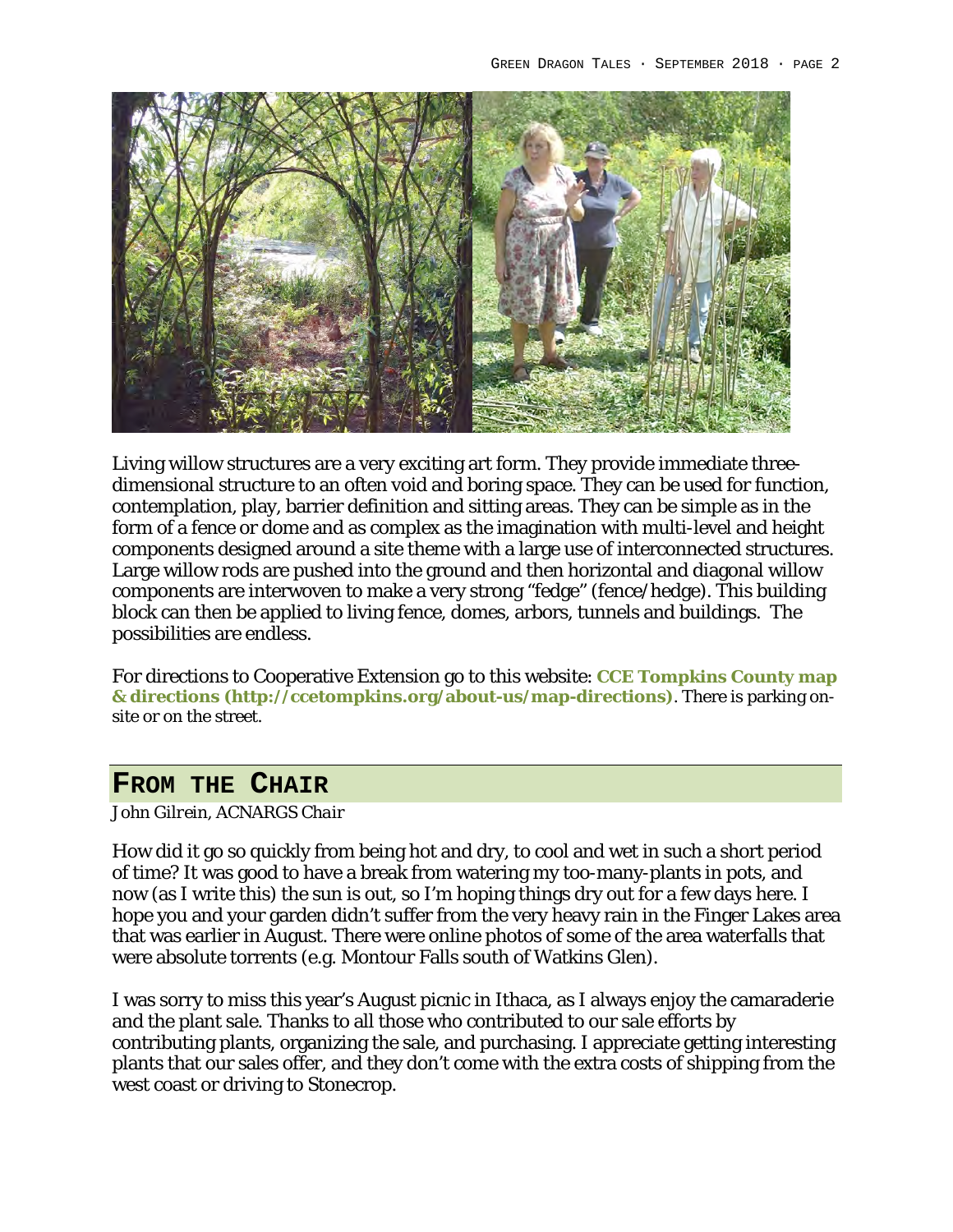I'm very much an advocate of evaluating how plants and gardens are doing over the year. I have had some significant changes in some of the garden beds, with some getting a lot more sun, and others getting more shade. It's not a surprise that the changing light conditions would have positive or negative effects on some plants. I have a large Krossa Regal hosta (large blue green leaves) that has some scorched leaves from getting too much sun; it rarely gets extra water, so I should move it to a shadier site. The blue leaved hostas are supposed to perform better in shade anyway.

I also have a patch of mayapple (*Podophyllum peltatum*) which looks nice every May, but goes dormant most years by the end of July, and the *Cornus alternifolia* above it is pretty thirsty, taking up much of the water. I decided the Mayapple has to go; I'll transplant some to the woods, pot a few pieces. Then I'm going to plant Cyclamen in its place. Mostly fall blooming *C. hederifolium*, and maybe a few spring blooming *C. coum*.

The mayapple performed better when the dogwood tree was smaller (and less thirsty). I think the Cyclamen will be an ideal match, as *hederifolium* wants dry summers and moist autumns. The tree will soak up most of the summer rain, and by autumn, the ground will be moister, so there will be enough moisture for the Cyclamen.

*C. hederifolium* does beautifully here, and is a plant with low care needs when well sited. It seems a little early, but some of the *hederifoliums* here started blooming about 10 days ago; they should continue blooming into November. There are lots of other beds that need my attention, and I hope to get to some of them also.

Hope to see you in September, John Gilrein, Chair

#### **CHAPTER MEMBERSHIP**

*Mary Stauble, Membership Coordinator*

Please welcome new members Irene Lekstutis and Emily Detrick from the Cornell Botanic Gardens in Ithaca! They joined at our August picnic and sale. Also note that the 2018 ACNARGS Membership Directory is attached to the newsletter announcement email or to your paper copy of the newsletter. If you have corrections please contact Mary Stauble, **mes2@cornell.edu**.

#### **PLANTS-OF-THE-MONTH: SEMPERVIVUMS**

*Marlene Kobre*



As the plant-of-the-month for September we are offering 6 cultivars of the genus *Sempervivum*, which includes at least 40 different species. The genus name comes from two Latin words meaning "always/forever alive," and this tough little alpine lives up to its name for it is tolerance of extreme temperatures (hardy in zones 4-8) and drought. It forms a mat of tufted succulent leaves arranged in colorful rosettes and it reproduces by offshoots that spread, making it a good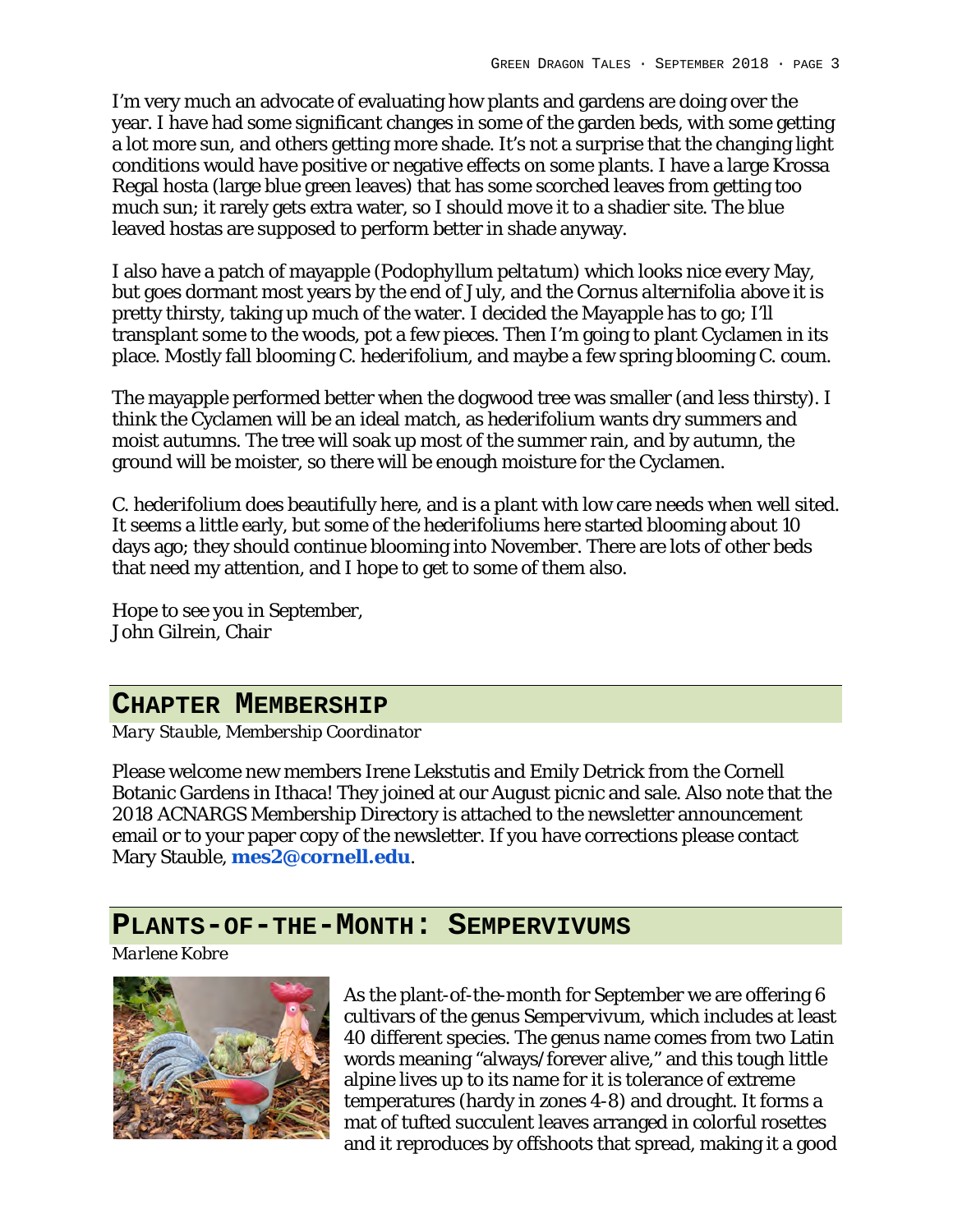ground cover in sunny, dry spots. The fleshy rosettes are usually bi-colored, often in shades of red, burgundy, purple, and green, and the hue often changes with the seasons. Some cultivars are even at their best in winter. And they will also reward you with starshaped flowers with 6 petals, often exotically colored in shades of red, yellow, and pink, perched at the top of thick succulent stems put out by the mature rosettes. The plants are monocarpic, which means the rosettes die after flowering, but not without leaving behind a legacy of many young rosettes that will ensure your semps are "forever alive."

Sempervivums are easy to grow, requiring only a gritty, well-drained soil in a sunny spot, and they are especially at home growing in rocky crevices resembling their native mountainous terrains that range from Morocco to Iran, and from the Alps to the Caucasus and Turkey. Some people grow them in coarse sand, and you can plant them in the ground, in troughs, or in individual containers as a way of showcasing the subtle beauty of so many of the cultivars.

They are commonly known as Hens and Chicks, based on the offsets by which they reproduce, but this name does not do justice to these lovely but tough succulents. Houseleek is another common name because in traditional areas people planted them on their roofs to ward off fire and lightning strikes. That may sound like superstition, but medicinally they have also been, and still are used, to treat diarrhea, to sooth skin irritations from burns and insect bites, and to relieve swelling and water retention. But I'm in love with them not for their practical uses but for their remarkable beauty and their ease of cultivation.

See Photos-of-the-Month which highlight the 6 cultivars which will be offered for sale:

- S. arachnoideum 'Cebanese': This is one of the cob-webbed selections
- S. calcareum 'Sir William Lawrence"
- S. Chick Charms Mint Marvel
- S. 'Itchen'
- S. 'Purple Beauty'
- S. 'Stuffed Olive'

### **WHY I LOVE SEMPS: TOP 10 REASONS**

*Carol Eichler*

- 1. True alpines
- 2. Have a great name (literal translation sempervivum from Latin look it up)
- 3. Easy to grow
- 4. Lots of cultivars
- 5. Grow in practically no soil
- 6. Perfect for a trough
- 7. Need practically no water
- 8. Multiply quickly
- 9. Readily available from nurseries
- 10. Unusual growth habit
- And a bonus reason…
- 11. Attractive flowers (although this is my least favorite reason)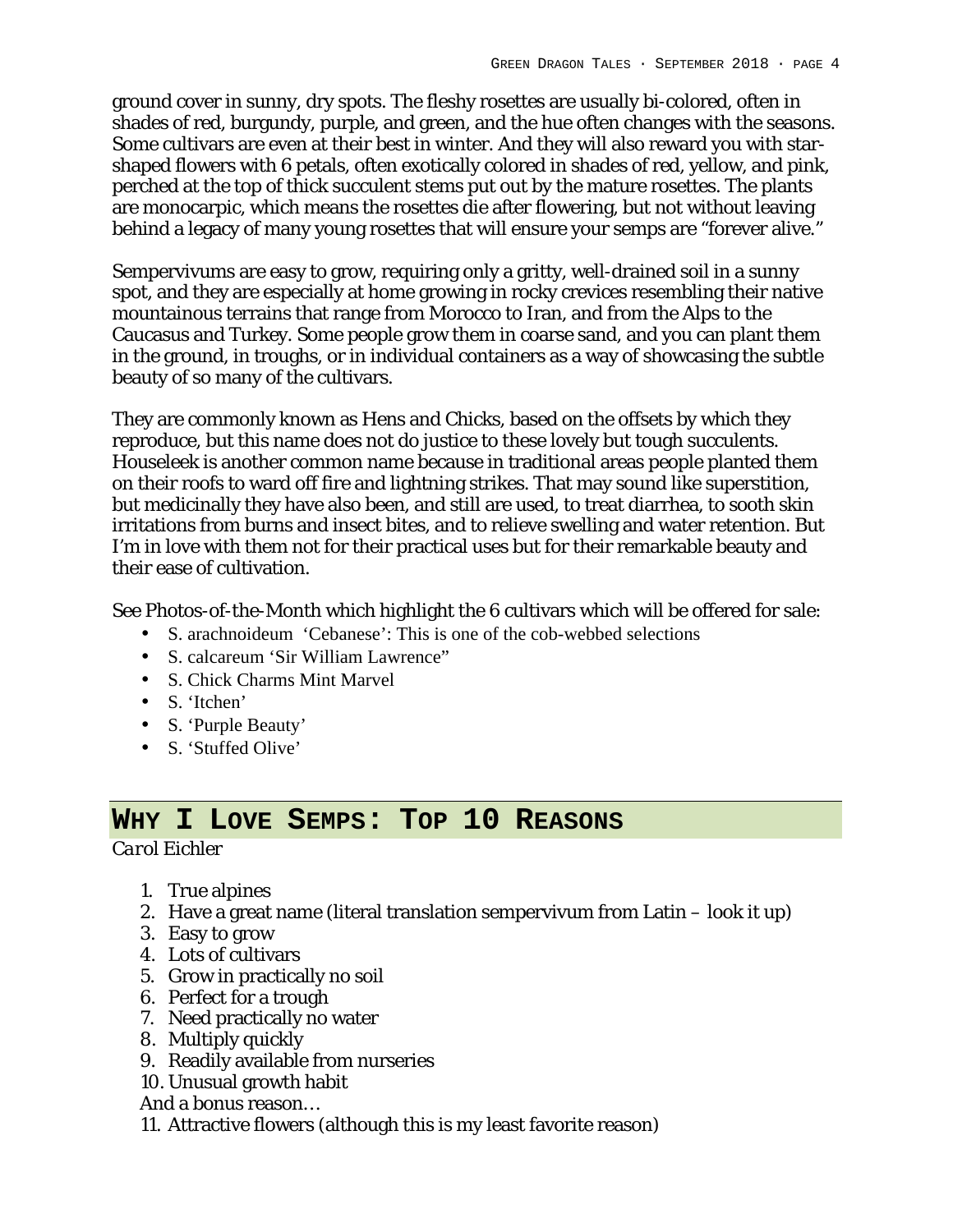# **AUGUST PLANT SALE/PICNIC**

The threat of rain on August 18 didn't dampen the spirits of inveterate gardeners in search of new plants to enhance their gardens. Meeting at Cass Park picnic sheter, the rains seem to let up (and the sun even peaked out from time-to-time) just as everyone was scheduled to arrive for set-up.

The sale did not disappoint and most folks seemed to leave happy, with the prospects of exciting new plants to grow, bellies full, and acquaintances renewed after our summer hiatus.

Thank you to all who donated plants – more and more rock garden plants appear every year and to all those who purchased plants. Happy planting everyone now that the rains have returned, but apparently the heat is still with us.

### **2018 ROCK GARDEN REPORT**

Carol Eichler

What a summer! First hot and dry, then rain and more rain. How did your garden do?

Each year some loss can be expected but it seemed to me this summer was especially challenging in the rock garden and for me. I didn't cope well with the heat nor did some of my plants. Hopefully this type of weather pattern is not the new normal. Rock garden plants are especially susceptible to climate swings.

Notably, in my rock garden, I think more plants suffered from the rain than the heat (those long roots are very effective at reaching down to find soil moisture during dry times and sand surprisingly holds a lot of moisture). At my garden as well as at Wurster the Daphnes dropped a lot of leaves. I dug mine out, potted it, and put it under a roof away from direct sun and where I could control the water. The Wurster Daphne was left in place. I didn't dare go look at it until last week, and thankfully it didn't look as bad as I expected. Both plants seem to be recovering.

Marlene Kobre and I both noted that the achilleas and teucriums in our gardens are not happy with all the rain we've had. I also have a large saxifrage that got waterlogged. I am trimming away the brown parts to aid in air circulation. On the other hand dianthus (dianthi?) loved the heat - note to myself to plant more.

Another lesson learned: I was transplanting lots of my seedlings during the hot, dry spell – less than an ideal time to do so, but our plant sale was coming up. Not wanting to expose them to intense sun I left them in my garage to settle in a bit. Then the rains came and I kept them in the garage for fear of their getting water-logged. It seemed like a reasonable plan but I ended up killing a number of plants with "my kindness" from mold and damping off. Next time, I'll try to install a fan to improve air circulation and avoid this kind of disaster.

#### **PROPAGATION CALENDAR: MONTH BY MONTH**

Betty Ann Addison, Gardens of Rice Creek, 2017. Reprinted by permission.

*Plants to share are always in demand for plant sales, exchanges, garden gifts, and to expand displays in our own gardens. Many of our most desirable plants do not take kindly to being ripped from the ground, but need a process of tender, loving care to*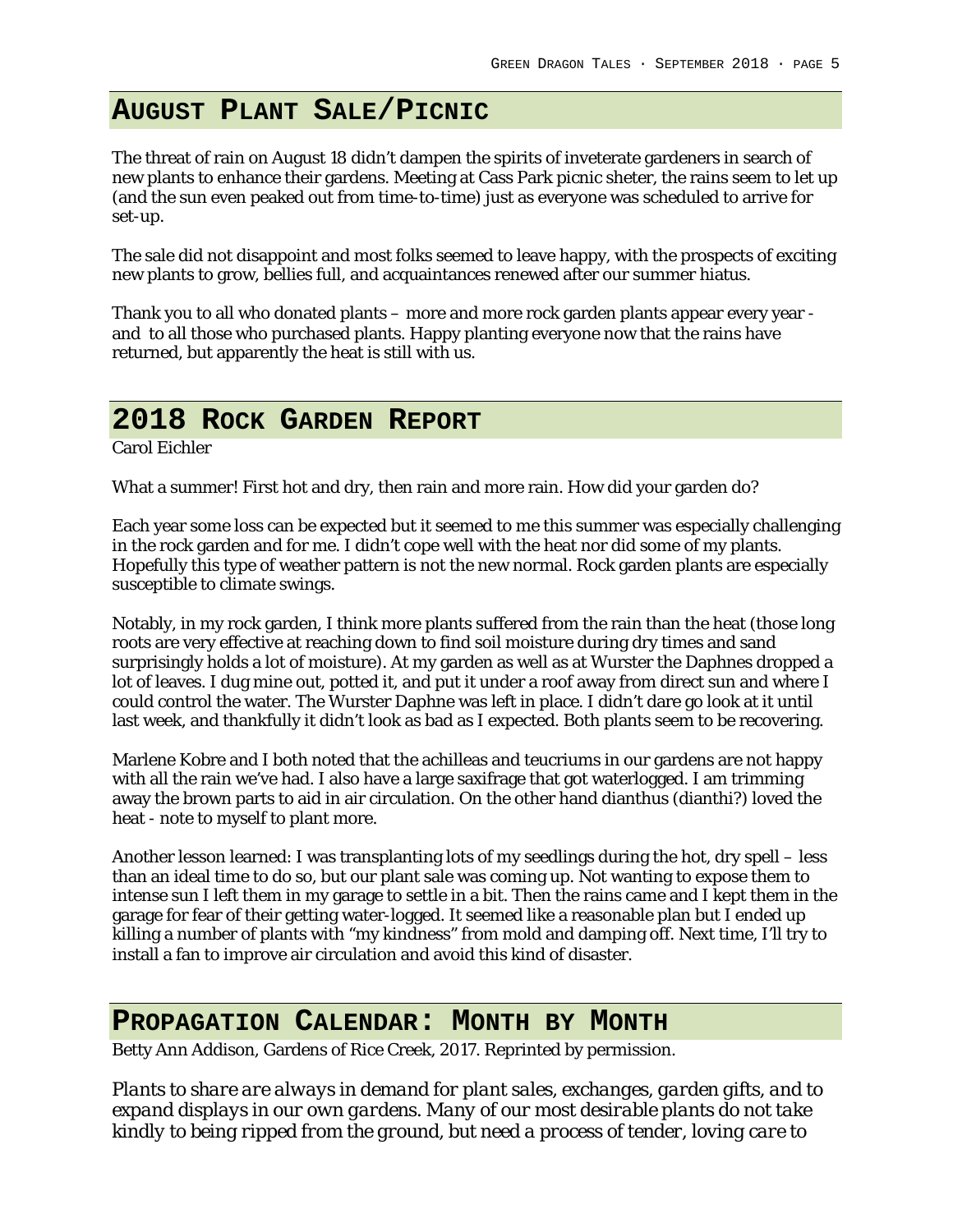*transition from one garden to the next. New and special alpines take a little more care, but even easily grown plants benefit from spending an interim of time in pots, because bare-root plants are subject to stress before and after planting. These suggestions for propagation give a broad outline that works with the seasons to produce exciting plants that will be much appreciated at plant sales. All plants want to grow and multiply. When we meet their needs even half-way, they cooperate with us to spread the joys of growing our favorite plants to our neighbors.*

*JANUARY-FEBRUARY*: **Seed Planting**. Seeds planted in ½ commercial potting mix, ½ perlite usually germinate under lights in a couple of weeks. If not germinated then, place the pots outside in shade and those seeds needing stratification will germinate when their preferred temperature is reached. Hints: Plant in clean pots, cover with plastic wrap and secure with a rubber band. A 70 degree temperature with florescent or LED lights on for 18 hrs. a day gives optimum growth.

**Plants Easy from Seed**: Aquilegia, Aubrietia, Campanulula, Delphineum, Dianthus, Draba, Erigeron, Gentiana, Geranium, Papaver, Penstemon, Polemonium, Primula. All plants will grow from seed.

*MARCH-APRIL*: **Early Digging and Dividing**. Once soil is thawed and plants show signs of new growth, they can be dug, divided and planted in pots, lined out in a nursery bed or replanted in the garden. Plants at this stage are semi-dormant and will recover quickly from division. To divide, cut with a sharp knife and retain a generous piece of root and a shoot. To pot, use the same mixture as for seeds, or garden soil improved with compost and perlite. Stray seedlings from the garden make quick growth if dug and potted early in the year and then fertilized. Hints: Dig before foliage is fully unfurled and place potted material in filtered sun, out of the wind and soak with liquid fertilizer. Labeling the plants with correct names right away avoids last minute hassles. **Plants to Divide Early**: Anemonella, Astilbe, Campanula, Cypripedium, Heuchera, Iris, Mitchella, Myosotis, Phox divaricata, Polygonatum, Potentilla, Primula, Sisyrinchium, Thalictrum, Veronica, Viola.

*MAY*: **Digging & Potting**: At least a week before plant sales, dig and pot spring flowering plants that may not survive in pots over winter, those that go summer dormant, and those that may have been missed earlier but are not too advanced.

**Spring Digging of Fall-divided Plants**: If you have prepared and planted a small nursery area in your garden the previous fall, you can dig and pot these well rooted divisions just before plant sales. Primulas are fine candidates for lining out.

**Plants to Dig & Pot just before Sales**: Anemone, Anemonella, Spring Bulbs, Dodecatheon, Epimedium, Hosta, Primula x Juliana & P. sieboldii, Sanguinaria, Sedum, Sempervivum, Thalictrum, Trillium, Uvularia.

*JUNE*: **Plant out Seedlings in Pots or Nursery Beds**: Most winter-planted seedlings will have multiple sets of true leaves by June and be ready to plant in pots or be lined out in a nursery bed for further growth and evaluation. Discard weak seedlings because they never catch up. A small area in part shade with well-prepared soil can serve as a low-maintenance nursery. Pots retain their moisture better in a cold frame or simple box, open to sun and rain, with the bonus of reduced weeding.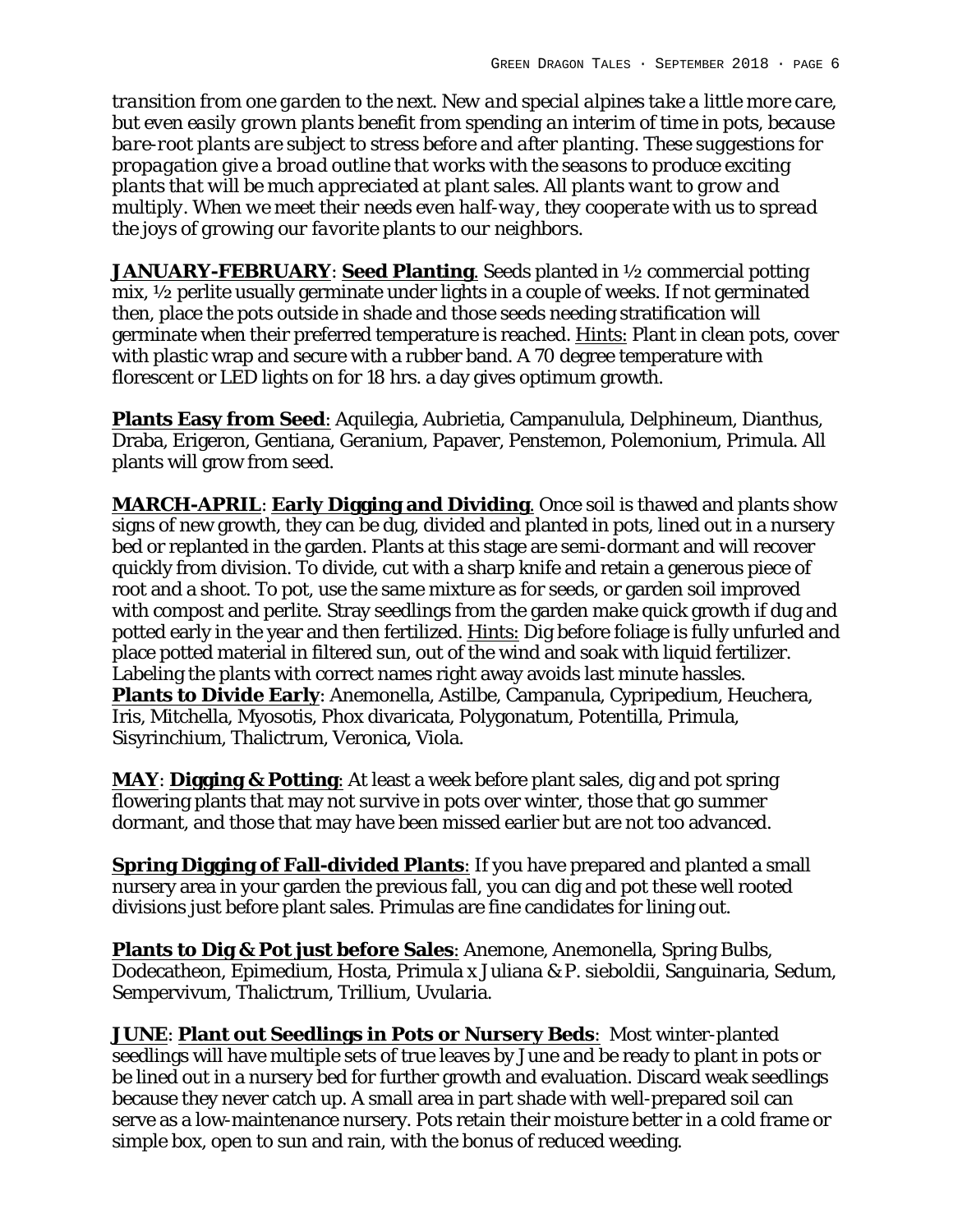**Softwood Cuttings**: Early summer, when growth is soft and flowering is mostly over, is the time when plants--even woody ones--make roots easily. Hints: Select a place to set the cuttings with filtered or reflected light, near a source of water. Clean a deep flat and fill with ½ commercial potting mix and ½ perlite, dampened. Take cuttings in the morning, around the edges of the plants. (Cuttings may be washed in a 10% bleach solution, then rinsed, to retard disease.) You may pull off a cutting with a small root already which will give you a head start. Dip the cuttings in a commercial rooting compound and line them out in the flat. Water thoroughly. You may enclose the flat in a white plastic bag for a couple of days, but beware of mold starting. After 2 days the initial shock is over, remove the bag, unless it is hot and windy. Mist the cuttings 3 or more times a day to keep them from wilting. After two or three weeks, many cuttings will have roots and the misting can be cut back. Do not be in a hurry to transplant rooted cuttings. Top growth indicates root growth. Liquid fertilizer will keep them growing until they are developed and the weather is cooler, then they may be transplanted into pots without damage.

*Betty Ann Addison notes [should mold become a problem] Kill the mold on the cuttings with Oxyclean, or bleach 1 to 10, then rinse and soak in hormone.*

**Plants that make Softwood Cuttings**: **Perennials**: Allysum, Arabis, Armeria, Aubrietia, Dianthus, Gentiana, Mossy Saxifrages, Sedums. **Woody plants**: Daphne, Euonymus, Magnolia, Rhododendron.

*JULY:* The hottest month of the year keeps us busy watering and weeding. Some of the finest rock garden plants have been making seed, so this is a good time to harvest it in large envelopes to clean later. Continue with summer cuttings if conditions are favorable.

*AUGUST:* Cool nights signal time to divide Primula and line them out in sun or part sun. Hint: If weather turns hot and dry, cover plants with a sheet and wet it down to keep them from wilting. Dormant Trillium can be dug, nicked with a thumbnail and replanted. They will make new bulbs on the wound by next spring. Cypripedium can be dug, divided and replanted. These special plants can be easily redug in spring and potted for sale or sharing. Rooted cuttings from early summer can be potted now.

*SEPTEMBER:* **Divisions into Pots**: Plants that are hardy over winter in pots like Campanula, Creeping Phlox, Sedum, Sempervivum, Vinca, are dug, divided, potted and tucked together where they will get winter shade. Just be aware of over-propagation of easy, common plants. Better quality than quantity.

*OCTOBER-NOVEMBER:* **Collect Seed, Cuttings for Indoors**: The last rock garden seeds can be gathered, cleaned and donated to seed exchanges. **Alpine Cuttings**: If you have a light stand or even a cool, sunny window, choice, slow-rooting cuttings may be gathered and struck now. Use the same medium as noted before. Wash the cuttings and dip in rooting hormone. Do not cover, but mist 2 or 3 times a day. Suggested plants are Saxifrages of all kinds, Auricula Primroses and other choice, restrained growers. **Woody Plants**: Chamaecyparis and Juniperus are two conifers that root over winter in ½ Peat and ½ Perlite, as do Dwarf Rhododendrons. After washing, dip them in a strong rooting hormone and stick them into the medium in a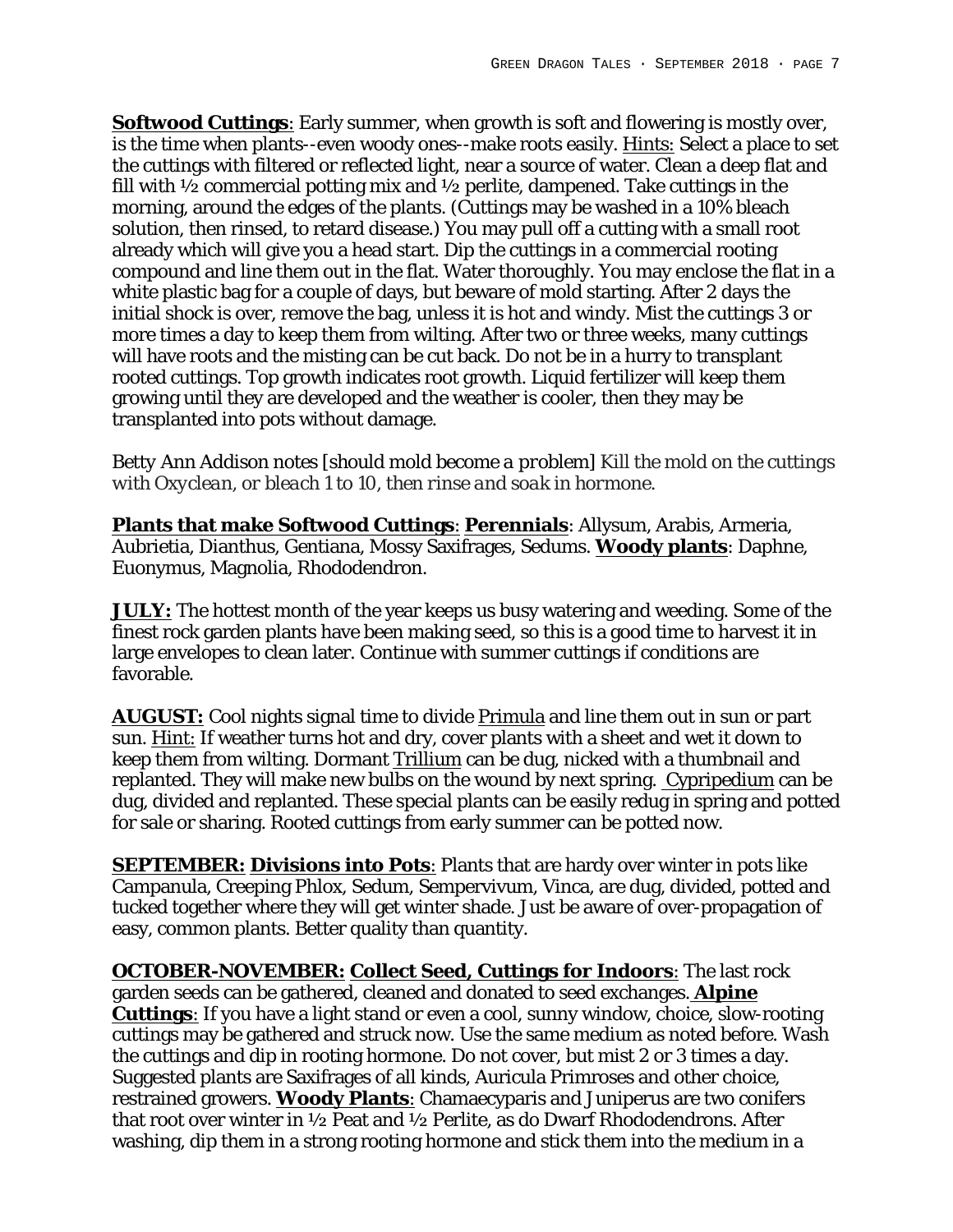plastic box under lights. These hardwood cuttings require a whole winter to root. Towards spring, new top growth signals rooting and they can be potted in peat and perlite.

*DECEMBER:* Watering until the ground freezes preserves our garden plants, particularly evergreens. We have found it better to not cover the display rock gardens because it encourages vole damage and mold, although we may lose a few tender plants. However, the newly potted plants are collected in a place protected from winter sun and covered with a spun polyester sheet called Remay. This material allows water and light to enter and keeps drying winds out. In spring we will have proven hardy plants to share.

*Experimenting with various techniques for multiplying our favorite plants will produce delightful opportunities to generously share and trade the plants we love with other gardeners. Even "one-of-a-kind" specimens can be shared through the magic of propagation.*

*Happy Growing, Betty Ann*

*Additional Note from Betty Ann: Kill [any surface] mold on the cuttings with Oxyclean, or bleach 1 to 10, then rinse and soak in hormone.*

#### **HOW TO BUILD A ROCK GARDEN…THINK EASY**

Check out this video of less than 6 minutes to show you how - if you're thinking of building a rock garden – to do it simply, easily, and by incorporating it into your existing perennial bed. **https://wpt.org/Wisconsin-Gardener/Segments/rock-gardenbed-creation**. Thank you Wisconsin Public Television.

#### **HAVE SOME – WANT SOME**

**Have:** *Paryonychia kapela ssp. Seriphylifolia.* Good ground cover resembling thyme. Lots of it…going into the compost if not claimed. Contact Carol Eichler, **carolithaca@gmail.com**

**Want:** *Panax trifolius* and *Asclepius quinquefolia*. Contact Bill Plummer, **remmulp@stny.rr.com**

#### **NEWS FROM NARGS:**

Time to think about collecting and donating seed to the NARGS Seed Exchange. Seed donation instructions are here: **NARGS seed-donation-instructions**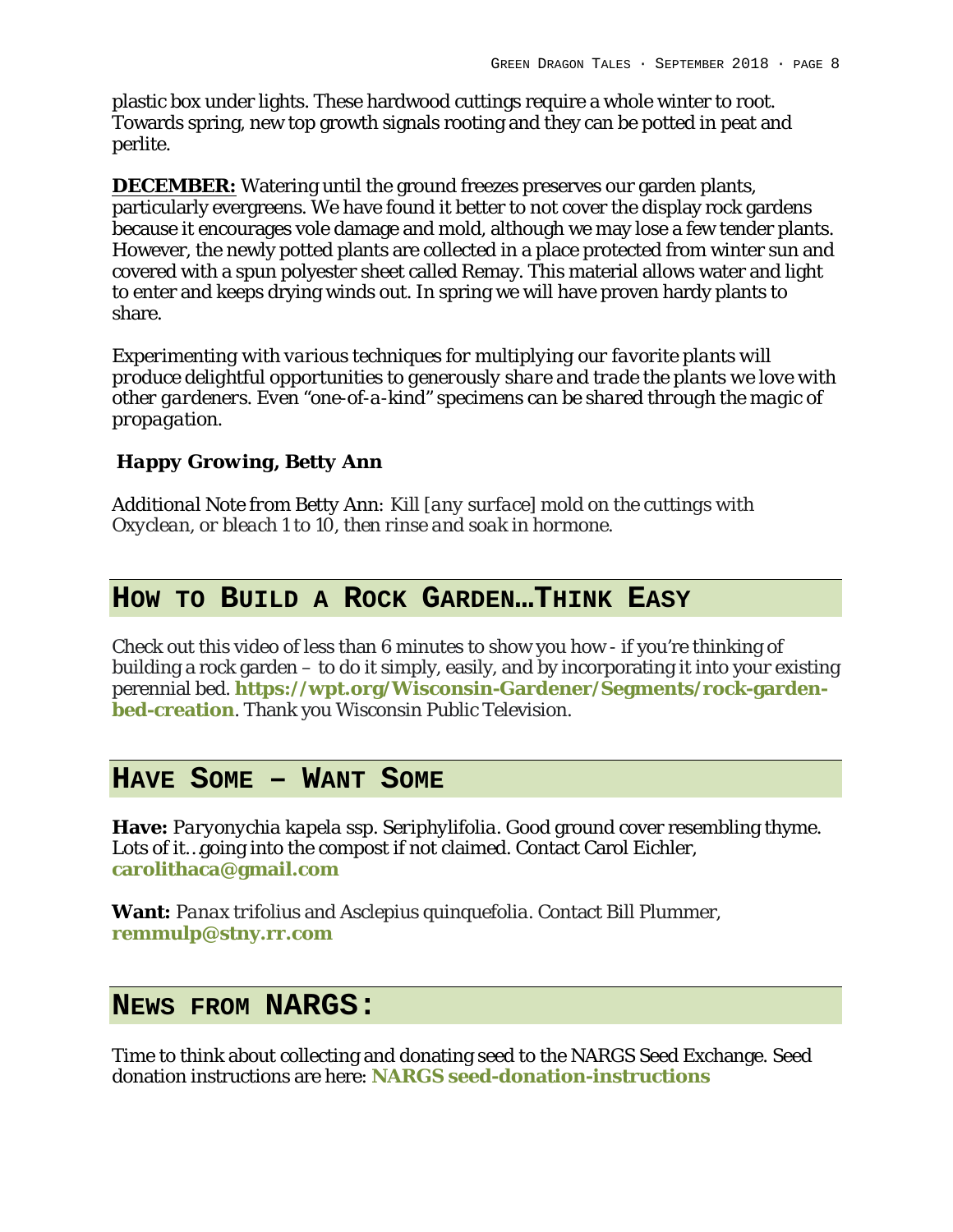Check out this July book review on a new book by Lori Chips on hyptertufa gardening. *Hypertufa Containers: Creating and Planting an Alpine Trough Garden. NARGS book-of-the-month/jul-2018.* 

Recipients of the 2018 NARGS Awards were announced at the NARGS Annual Meeting in St. John's, Newfoundland, on July 8. The awards were presented by **Panayoti Kelaidis,** chair of the Awards Committee and by **Betty Spar**, NARGS president. You may recognize some familiar names among these listings.

Award of Merit for outstanding contributions to rock and alpine gardening: **Bodil Larsen**, Outer Cove, Newfoundland

Edgar T. Wherry Award for outstanding contributions in the dissemination of information about native North American plants: **Todd Boland**, St. John's, **Newfoundland** 

Francis Cabot Award for an outstanding public garden: **Memorial University of Newfoundland Botanical Garden**

Geoffrey Charlesworth Writing Award for best article in the Rock Garden Quarterly: **Ger van den Beuken,** Horst, The Netherlands.

Linc and Timmy Foster Millstream Garden Award for creating a superior garden which reflects the standards of the Millstream Garden: **Elisabeth and Rod Zander,** Goshen, Connecticut

Marcel Le Piniec Award for outstanding contributions to enriching and extending the range of plants available to rock gardeners: **Karen Lehrer** and **Kirk**

**Fieseler,** Laporte Avenue Nursery, Fort Collins, Colorado

Marvin Black Award for someone who excels at promoting the goals of the society: **Anna Leggatt,** East York, Ontario

**Norman Singer Endowment grants**

- **Jason Johns,** PhD student, University of California-Santa Barbara to identify the genes responsible for alpine dwarfism in Aquilegia jonesii and genes responsible for growing it.
- **Green Spring Gardens**, Fairfax, Virginia, for renovation of existing rock garden and creation of crevice garden.

And lastly, thinking ahead…The Delaware Valley Chapter is hosting a Study Week-end, based in Frazer, a Philadelphia suburb, from May 3-5, timed to catch the woodland natives and view some of the outstanding gardens that area has to offer. The fall issue of the NARGS Rock Garden Quarterly and a coming issue of this newsletter promises to have more detailed information about this nearby national conference. You do not have to be a NARGS National member to attend a study week-end.

## **UPCOMING 2018 ACNARGS PROGRAMS**

*Mark your calendars! Unless otherwise specified, all local events start with a brown bag lunch at noon with the program following at 1 pm, and take place at the renovated Whetzel Room, 404 Plant Science Building, Cornell University, Ithaca, NY.*

Sept. 15: Bonnie Gale, "Creating Living Willow Structures," 1pm at Cornell Cooperative Extension of Tompkins County.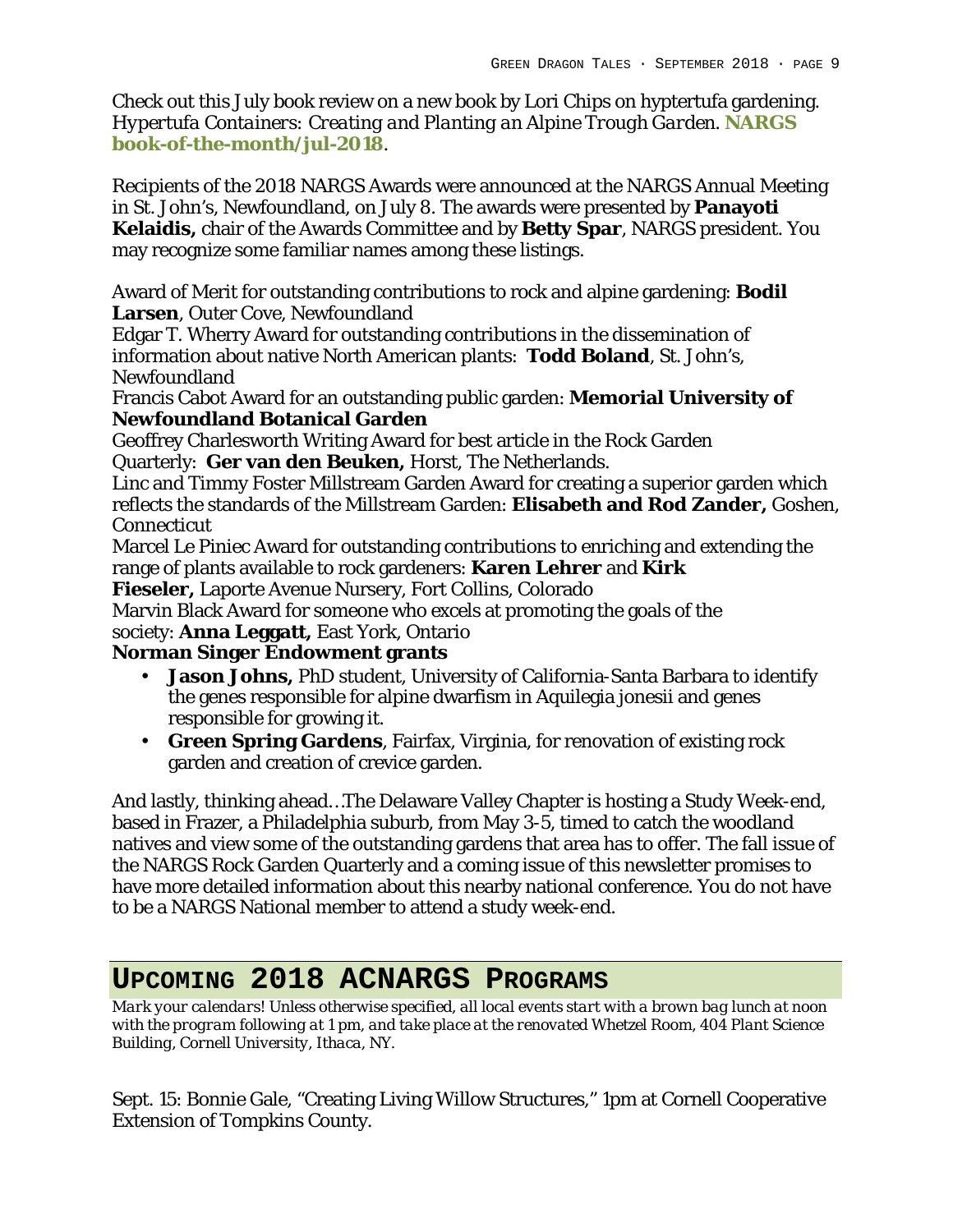October 20: Julia Goren, Education Director for the Adirondack Mountain Club.

November 10: Evelyn Lee, Butternut Gardens, LLC (formerly with Oliver's Nursery in Fairfield, CT.) Behind the Scenes at a Flower Farm.

Dec. TBD: Chapter work days to package seed for the NARGS Seed Exchange

Dec. 15: NARGS Seed Exchange ordering begins

And planning ahead for 2019 May 3-5, 2019: "Rooted in Diversity," NARGS Study Weekend in the Philadelphia area, sponsored by Delaware Valley Chapter NARGS

As we learn more details of these meetings they will be included in future newsletters, our blog, **acnargs.blogspot.com**, and our Facebook page, **http://www.facebook.com/acnargs**.

#### **CALENDAR OF SELECT GARDEN EVENTS**

*To have a garden event in your area listed send all pertinent information to Carol Eichler at carolithaca@gmail.com*

Now through Oct. 15: Mosaic Garden at Gatineau Park, Quebec, Canada (across the river from Ottawa). Info at **http://mosaiculture.ca/gatineau/**

Cooperative Extension Programs, located at 615 Willow Av., Ithaca. 607-272-2292. Unless otherwise stated, classes require pre-registration and have a self-determining sliding fee scale. More info at **www.ccetompkins.org**

Finger Lakes Native Plant Society Meetings from 7-8:30pm at the Ithaca Unitarian Church annex (corner of Buffalo & Aurora, enter side door on Buffalo St. & up the stairs). More info at **www.FLNPS.org**

Cornell Botanic Gardens (formerly Cornell Plantations) fall lecture series. Unless otherwise noted held at 7:30pm at Statler Auditorium on the Cornell campus at 7:30pm.

- September 26: Daniel Stone, "Botanical Adventures: The Men Who Roamed the Planet to Find our Everyday Foods"
- October 10, 7:30: Amanda D. Rodewalk, "A Bird's Eye View of Nature in the City, and the Surprising Ways We Might Affect Ecological Communities"
- October 24: Ellen Ecker Ogden, "The New Heirloom Garden: Modern Designs for Old-Fashioned Gardeners"
- November 7: Anurag Agrawal, "Monards and Milkweed: Coevolution, Chemistry, and Conservation

#### **ABOUT US - ACNARGS**

We are an all-volunteer organization and one of thirty-eight NARGS affiliated chapters active in North America. Our annual Chapter activities include 6 program-speaker meetings, the Green Dragon newsletter, web and Facebook pages, garden visits, overnight garden trips, hands-on workshops, and 3 plant sales a year. Our meetings are informal, friendly gatherings that provide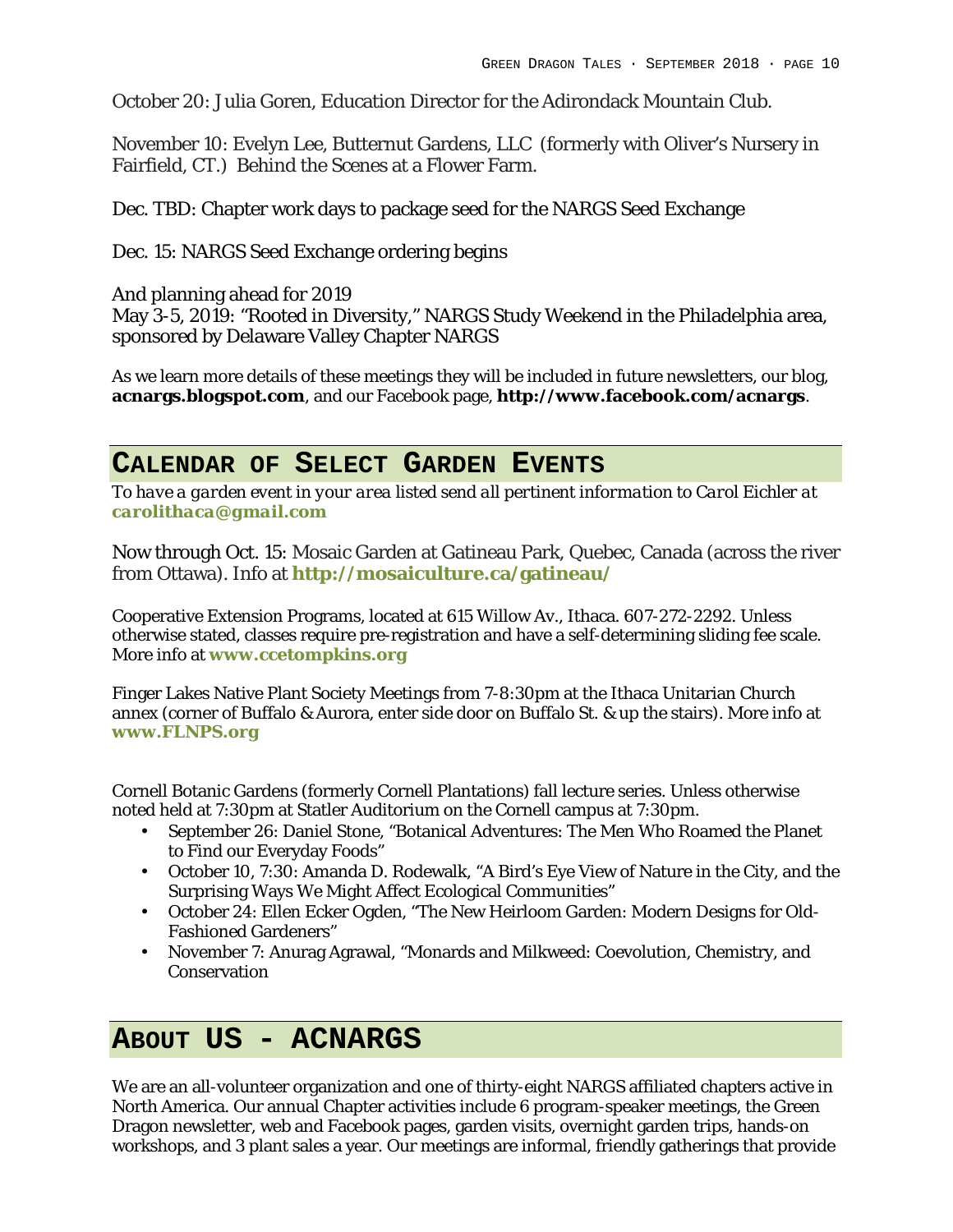a wealth of information and offer a source for unusual plants, plus the opportunity to be inspired by other gardeners. The public is always welcome.

Chapter membership starts at \$15 a year based on the calendar year. Membership includes these benefits: newsletter sent to you electronically (or option by mail for an extra fee), opportunity to travel on our planned day trips and overnight garden trips, annual membership directory, and plant sale discounts and member only sales, including Plant-of-the-Month sales. Download a membership form here: **http://www.acnargs.org/join.pdf**).

#### **ABOUT NARGS NATIONAL**

NARGS National is our parent organization: We encourage you to join (online at **www.nargs.org**) for only \$40 a year. Benefits include a seed exchange, a quarterly publication, and an on-line web site featuring an archive of past publications, a chat forum and a horticultural encyclopedia. NARGS National also conducts winter study weekends and holds its Annual Meeting in interesting places where attendees have the opportunity to visit gardens, and take field trips, often to alpine areas, as well as hear talks by outstanding plants people from around the world. More recently, NARGS is offering botanical tours each year, both within the US and abroad.

#### **RESPONSIBLE PEOPLE/2018 BOARD MEMBERS**

*If you want to volunteer, we'd love to hear from you!*

Chair: John Gilrein, **basecamp@alum.syracuse.edu** Program: Terry Humphries, **terryehumphries@gmail.com** Program Committee Members: **Could this be you?** Secretary: Mary Stauble, **mes2@cornell.edu** Treasurer: BZ Marranca, **mmm10@cornell.edu** Plant Sales Chair: David Mitchell, **dwm23@cornell.edu. Seeking a Co-Chair for 2018 to work alongside David…Why not you?** Plant Sales Committee Members: Michael Loos, BZ Marranca, Carol Eichler Plant of the Month: **Marlene Kobre**, **mkobre@ithaca.edu** Membership: **Mary Stauble**, **mes2@cornell.edu** New Member Hospitality: **Nari Mistry, nbm2@cornell.edu** Newsletter Editor: **Carol Eichler carolithaca@gmail.com** Calendar: **Pat Curran**, **pc21@cornell.edu** Webmaster, Program Tech: **Craig Cramer**, **cdcramer@gmail.com**

**These are the people who keep this Chapter running month after month. Thank you!**

#### **GREEN DRAGON TALES**

Published eight times a year (Jan/Feb., March, April, May/June, July/Aug., Sept., Oct. Nov./Dec.). **Submit articles by the fourth Friday of the month** preceding publication to Carol Eichler, **carolithaca@gmail.com**. Note: The next issue of *The Green Dragon* will be our October, 2018 issue. The newsletter is always posted and printable each month on our website: **www.acnargs.org**